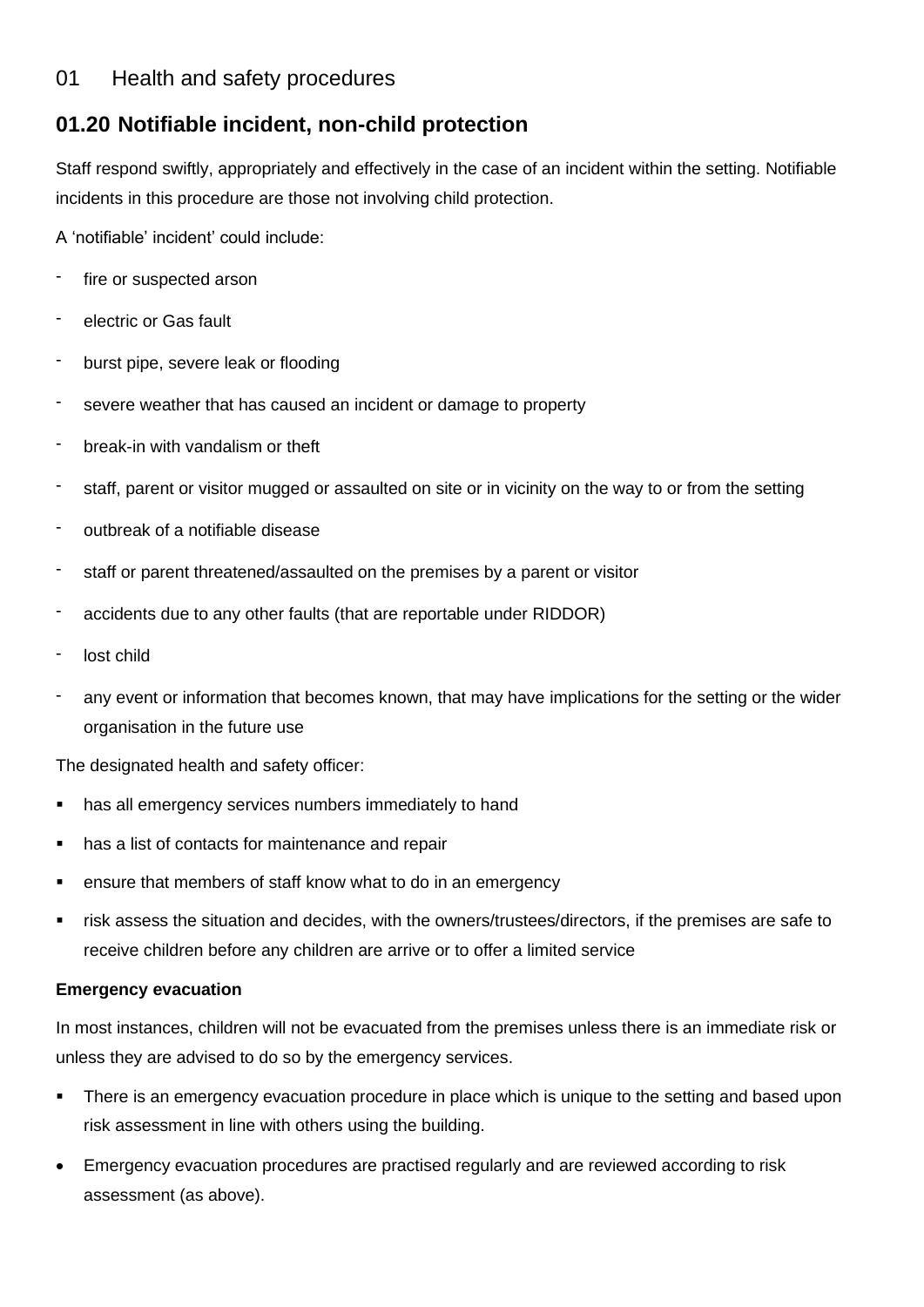- Staff evacuate children to a pre-designated area (as per the fire drill), unless advised by the emergency services that the designated area is not suitable at that time.
- Once evacuated, nobody enters the premises, until the emergency services say so.
- Members of staff will act upon the advice of the emergency services at all times.

## *FIRE AND EMERGENCY PROCEDURE*

### *IN THE EVENT OF A FIRE OR EMERGENCY*

- *The Fire and Emergency Alarm will sound, or an adult will shout 'Emergency' and/or activate the emergency alarm.*
- *All adults and children must vacate the building and garden using the nearest and safest emergency exit and make their way to the Assembly Point next to the Multi-Purpose Games Area ( MUGA).*
- *The Fire Warden of the day holds responsibility for the emergency bag, visitor's book, emergency attendance list, medication and will carry out a visual check of the rooms, toilets and garden (if safe to do so). The Fire Brigade will be called in the event of a fire.*
- *Whilst walking to the Assembly Point, staff members will count the children and adults to ensure all are present.*
- *Once at the Assembly Point, the Fire Warden will call out the register to establish that everyone is present. Any variances are reported to the Fire Brigade on arrival.*
- *Staff members are required to wear Hi-Vis jackets for easy identification.*
- *If the return to the building is delayed or impossible, parents/carers are called to come and collect their children. Attempts will be made to take the children to Little Thetford Village Hall or Little Thetford Primary School, where they can be kept safe and warm until they are collected.*

*\*At no point should an adult put themselves at risk on any of the points above.*

#### **Emergency Closure**

The circumstances under which the setting may be closed due to an incident include:

- The owners/directors/trustees make the decision to close thereby withdrawing the service.
- A third party makes the decision to close for example:
	- a school, where the setting is on a school site
	- the children's centre (if on a children's centre site)
	- the emergency services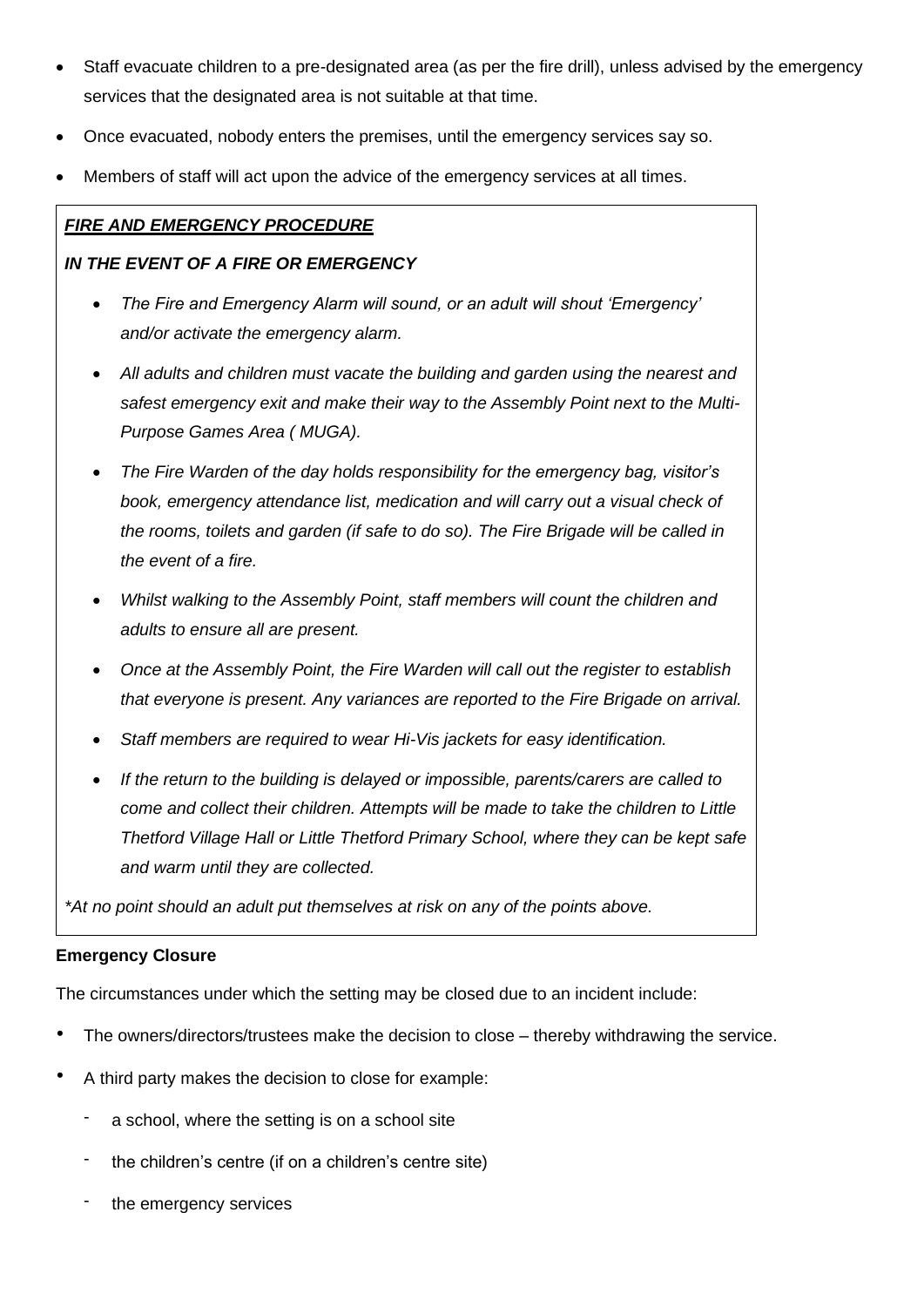- A parent makes the decision for their child not to attend.
	- If a parent makes the decision for their child not to attend due to a critical incident, the child's fees are due as normal.
	- Further consideration of individual incidences must be done in consultation with the owners/trustees/directors.

## **Recording and reporting**

- On discovery of the notifiable incident, the member of staff reports to the appropriate emergency service, fire, police, ambulance, if those services are needed.
- The member of staff ensures that the setting manager and/or deputy are informed (if not on the premises at the time) and that the owners/trustees/directors are informed.
- The setting manager completes and sends an incident record to the owners/trustees/directors, who, according to the severity of the incident notifies Ofsted or RIDDOR.
- If the incident indicates that a crime may have been committed, all staff witness to the incident should make a written statement.
- Staff do not discuss the incident with the press.

RIDDOR reportable events include:

- Specified injuries at work, as detailed at [www.hse.gov.uk/pubns/indg453.pdf](http://www.hse.gov.uk/pubns/indg453.pdf)
- Fatal accidents to staff, children and visitors (parents).
- Accidents resulting in the incapacitation of staff for more than seven days.
- Injuries to members of the public, including parents' and children, where they are taken to hospital.
- Dangerous 'specified' occurrences, where no-one is injured but they could have been. (these are usually industrial incidents).

This may include:

- a member of staff injures back at work through lifting and is off for two weeks
- a parent slips on a wet floor near the water tray and is taken to hospital
- a child falls from a climbing frame and is taken to hospital
- the ceiling collapses
- an outbreak of Legionella

The setting manager informs the owners/trustees/directors and completes an accident and/or incident record; witness statements are taken as previously detailed.

If the incident is RIDDOR reportable, the setting manager telephones HSE Contact Centre on 0345 300 9923 or reports online at [www.hse.gov.uk/riddor/report.htm](http://www.hse.gov.uk/riddor/report.htm)